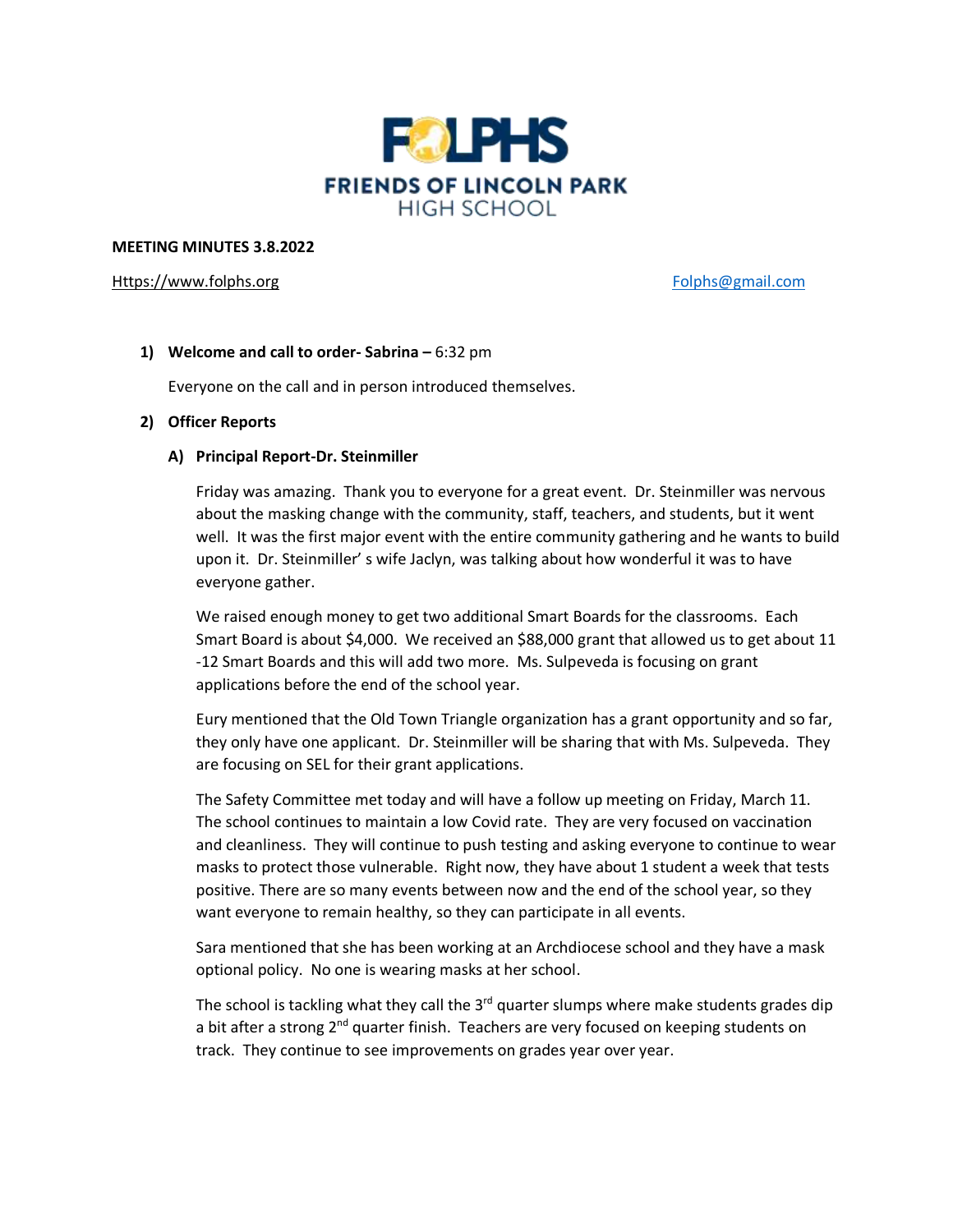The LSC meeting is on March 10 and March 9 is the last day to apply for an LSC Board position. Candidates are listed online. We need more parents to participate. There are 6 parent spots and 2 community spots.

The boys' basketball team senior night was a success. While they did not come close to breaking event on the cost with ticket sales, it was great to get everyone together, celebrate the seniors, and honor some alumni. The cost was \$7,000. Dr. Steinmiller is hoping to work with DePaul to get a special rate so we can have more events there. DePaul does not use the facility much so there might be an opportunity to get a deal on the cost.

Question from Sabrina: Will we be able to schedule/sign up for specific times for conferences again? Dr. Steinmiller stated that he must speak to his department heads, but most parents and teachers like this format and he is fairly sure we will continue to have signups for either in-person or virtual.

## **B) President's Report-Sabrina Spitznagle**

Lion Pride Party was an amazing time. The lion statues were very cool. Thank you to Ms. Drake and the students for creating their designs for the lions. There were 145 tickets sold in advance and 10 at the door. We had 23 students with us from Mr. Cooper's Chamber choir and 2 students from the school musical Urinetown. The auction made \$16,000 total with \$7,175 from the paddle raise and \$9,200 from the silent auction.

Dr. Steinmiller would love to book the event at Galleria Marchetti again and asked Suzanne and Kristen to look into it. The space flows well.

Kristen mentioned that they did have a couple issues with some attendees that bid on the paddle raise, but their phone numbers did not match up with a credit card. Suzanne was going to help investigate it so that they closed the last few open items.

Sabrina asked everyone to send their photos from the event to Debra so she can post on social media. Misha sent the only two photos she had to Debra over the weekend, and they have been posted. It was noted that we need to have someone dedicated to taking photos at the event next year.

- **C) Vice President's Report – Kristen Feurer** No report.
- **D) Treasurer's Report- Christina Sciarrotta-** No report. Not in attendance.

Christina did report that we have approximately \$111,000 in our account currently. Ellen will work on an official report. The group discussed creating a plan for 2022-2023 to have a good and shareable report on fundraising and finances for FOLPHS.

# **E) Secretary- Misha Mann**.

**Misha asked for an approval of the meeting minutes from February.** Sabrina made a motion to approve the minutes. Sara seconded the motion. All voted in favor and the motion passes.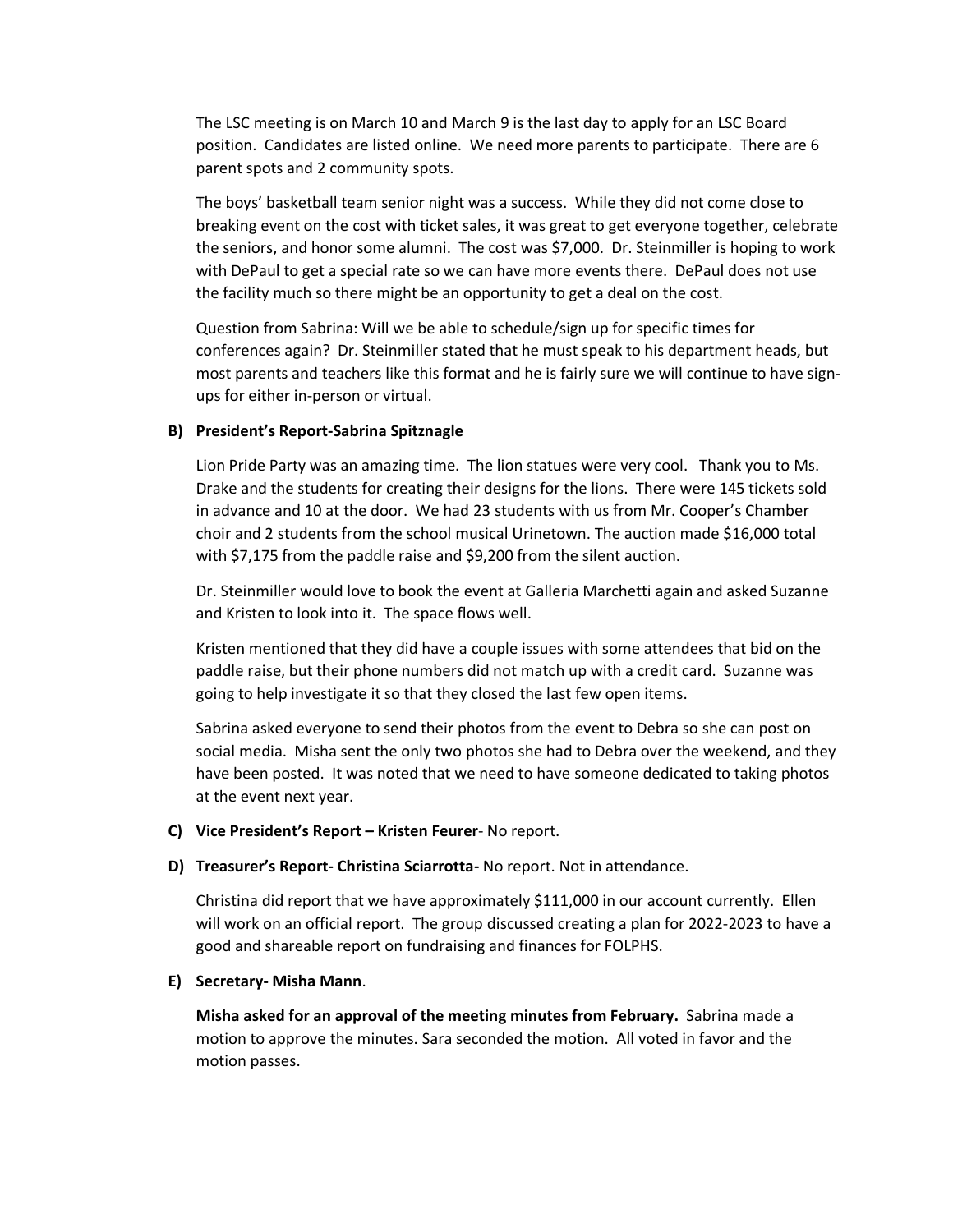## **3) Committee/Director Reports:**

## **A) Pledge Drive/Brick Campaign Committee Report- Eury Chrones**

No update.

## **B) Teacher Appreciation Committee Report- Kristen Feurer and Sabrina Spitznagle**

FOLPHS is going to do something for progress reports on April 21. There is no school that day and it is also the LSC's election voting day.

## **C) Spirit Wear Committee Report- Luisa Shortall**

FOLPHS made \$821 for the spirit wear sales in February including \$550 from the basketball game. Jesse White, LP alum, even bought a couple sweatshirts and took a selfie with Therese Matheny. They will be selling spirit wear on March There is a new product: a winter sweatshirt. Sale dates will be March 24 and 25.

She is still working with Dr. Steinmiller on a location for a permanent store. She has one volunteer to cover spirit wear for 2022-2023 school year but is still looking for a co-chair.

Suzanne commented that March 18 is decision day for GoCPS and asked about offering swag to incoming freshman. Could we have a freshman day on campus where incoming students could pick up LP swag?

Ms. Tookey noted that in the past she has reached out via email to all new incoming IB students to welcome them. They also hosted a mini-open house for the IB program with break out sessions.

Ellen mentioned that at her past school they had a Sunday in June when students could pick up swag.

Sabrina asked if we could have yard signs again and create the senior yard signs. Sara will work on that. Christy did the original design so it should be simple to rerun the signs. Indira could help if needed.

# **D) Social Media- Debra Sitar.** Not in attendance.

No updates currently. She is actively posting on social media. Thank you, Debra.

#### **E) Marketing & Communications Report- Sara Shacter**

Yelena Spector and ShaNita Daniel will be taking over the Marketing & Communications role and will start at the April meeting if they are voted in. Sara will send an email to the Board introducing them. Sara will continue to set up the April and May meetings, but someone will need to host the Zoom meeting in June and all meetings thereafter**.**

There will be an online survey for the Business Directory, but they will restart the program for the fall.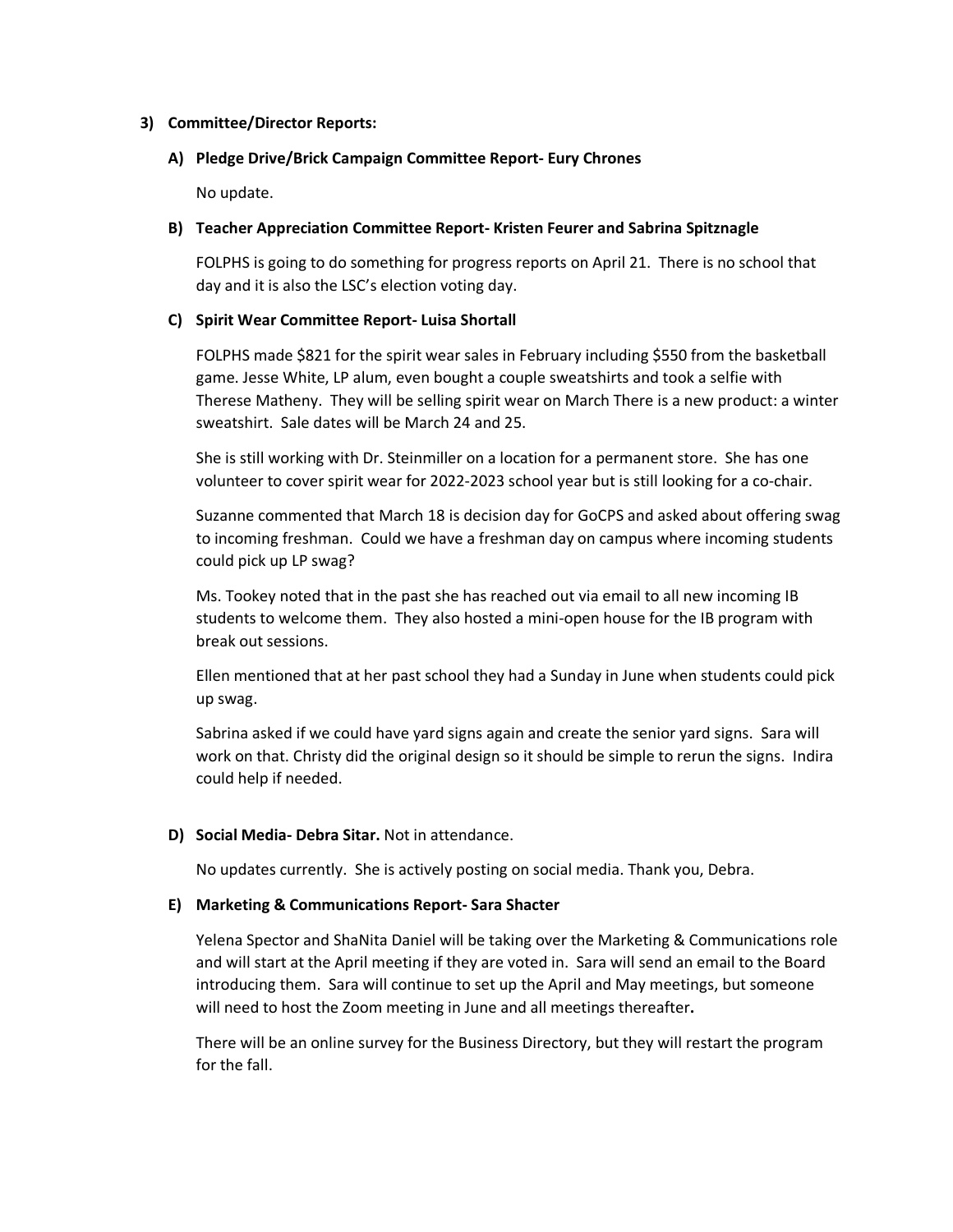Communications continue to go out on the marquee. Messages for each week are input on Monday mornings so the message is live midday Monday. That needs to be communicated to the marquee message purchasers.

Suzanne asked how messages get to the students? Sara noted that Constant Contact cannot be sent to the students directly so messages must be sent via Mr. Hardesty.

Sabrina noted that photos of the Lego creations from Mr. Brown and his class will be sent and posted on SM by Debra.

## **F) Open House Committee Report -Michelle Berman and Beth O'Connor**

Michelle in attendance. No report.

Sara mentioned that Nothing Bundt Cakes sold cupcakes when we had Open house in person in the past and sold tons of product. It was a big hit. Perhaps this can be something that occurs in the fall?

## **G) Fall Social/Spring Gala Committee Report- Suzanne Rovner and Kristen Feurer**

The event on March 4 was a big success. We had 140 attendees plus 25 students that performed. The event was compromised of parents, guardians, LSC Board members and friends of LPHS. Approximately \$7,000 was raised during the paddle raise and from the Lions sales and \$9,000 from the silent auction. The ticket price covered the cost of the venue, DJ, and food. Everyone had a good time at the event and many enjoyed dancing.

#### **H) Wish List Committee- Sabrina Spitznagle**

Sabrina is working with Dr. Steinmiller on getting quotes to paint the bathrooms to protect them from graffiti. They are also working on a special area in where graffiti will be allowed and encouraged. Cost is approximately \$15,000. They are also looking at replacing tile which is part of the proposed cost.

#### **I) Diversity, Equity, and Inclusion Committee- Venecia Sanchez and Julie Molina**

The committee has an email address: [FOLPHSDEI@gmail.com](mailto:FOLPHSDEI@gmail.com)

The group met last week. They are focused on setting up an event with Sarah E. Dennis, PhD, founder, and co-leader of the Illinois Chapter of NAME (National Association of Multicultural Education- Advancing and Advocating for Social Justice & Equity). Dr. Steinmiller and Mr. Golebiewski are working with the DEI to have a parent engagement night. CPS and the network will promote events with DEI topics district and network wide. They will host the event in person and offer a Zoom option.

Venecia noted that the cookbook work will start up at the end of the summer and be sold in the fall.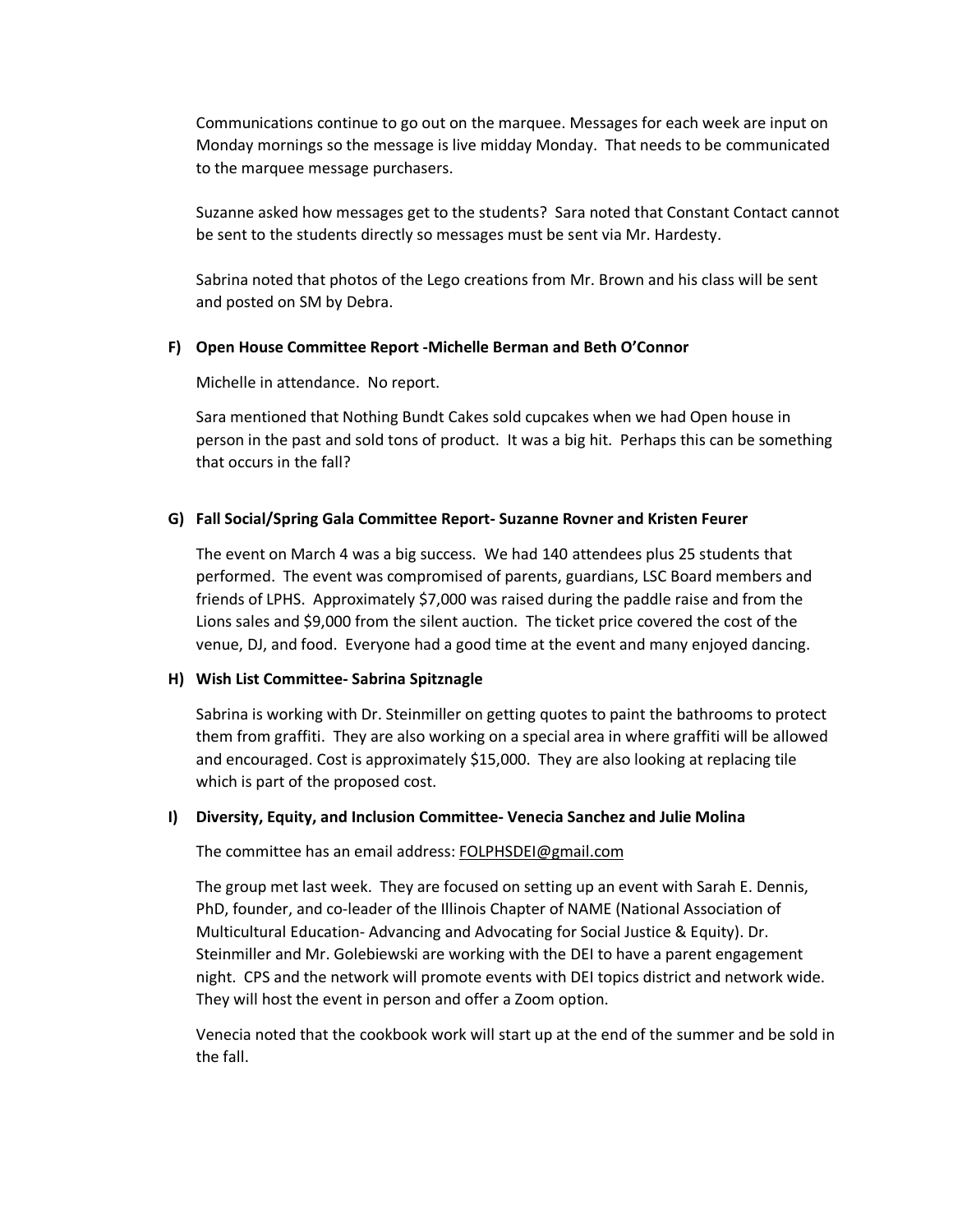## **J) Community Fundraising- Jodi Torzewski**

Jodi is awaiting information from Lou Malnati's and Oasis on the results of the two respective fundraising events.

Our next community fundraiser will be held on Friday, March 11 at Cilantro. This is a popular restaurant with the students so the event will start at 11 am. They will donate 10% of their proceeds to LPHS.

Kidoodles, an online boutique, will host a fundraising event for LPHS. The store sells gifts appropriate for birthdays, graduations, Mother's Day and more.

Broken Barrel Brewery is interested in hosting an event with FOLPHS. Spa Vic and Nothing Bundt Cakes are interested as well. Jodi will work with Sabrina to plan events out ahead of time for the 2022-2023 school year.

## **K) International Baccalaureate Liaison- Venecia Sanchez and Ms. Tookey**

Mock exams for IB and AP are being set up. It is challenging to set up since they need lots of space for kids to spread out. Logistically it is a lot of work to do when school is in session. They might utilize the gym.

Mr. Abed is working with the seniors, and many are receiving their acceptance letters for college. It is an exciting time.

# **L) LSC Liaison- Rebecca Eden and Sabrina Spitznagle**

Rebecca is not in attendance. The LSC meeting is on Thursday, March 10 at 6:30 pm. Nominations close for the LSC Board on March 9. There are 6 parents running.

#### **4) Old Business:**

No old business.

#### **5) New Business**:

Senior Events:

Ms. Glunz joined the FOLPHS meeting to talk about all the senior events. There were 5 separate senior events including: Senior Prom, Senior Luncheon, Grad Night at Six Flags, Senior Week and Graduation.

Grad night is Saturday, May 14 at Six Flags. The kids will take a bus to the park and be there from 7 pm to 3 am. The cost will probably be around \$75 per person. Cost includes bus, rides, food, and drinks. Dr. Steinmiller will try to use some of the student fees to cover the bus cost and reduce the overall cost for the seniors. Teachers are the chaperones.

Prom is Friday, May 20 from 7 to 11 pm at the Hyatt Regency. The cost is going to be \$150 per person. We will need parental support with décor, the DJ, centerpieces, etc. The theme is enchanted forest. Ms. Glunz will be getting solar powered twinkle lights that can be re-used.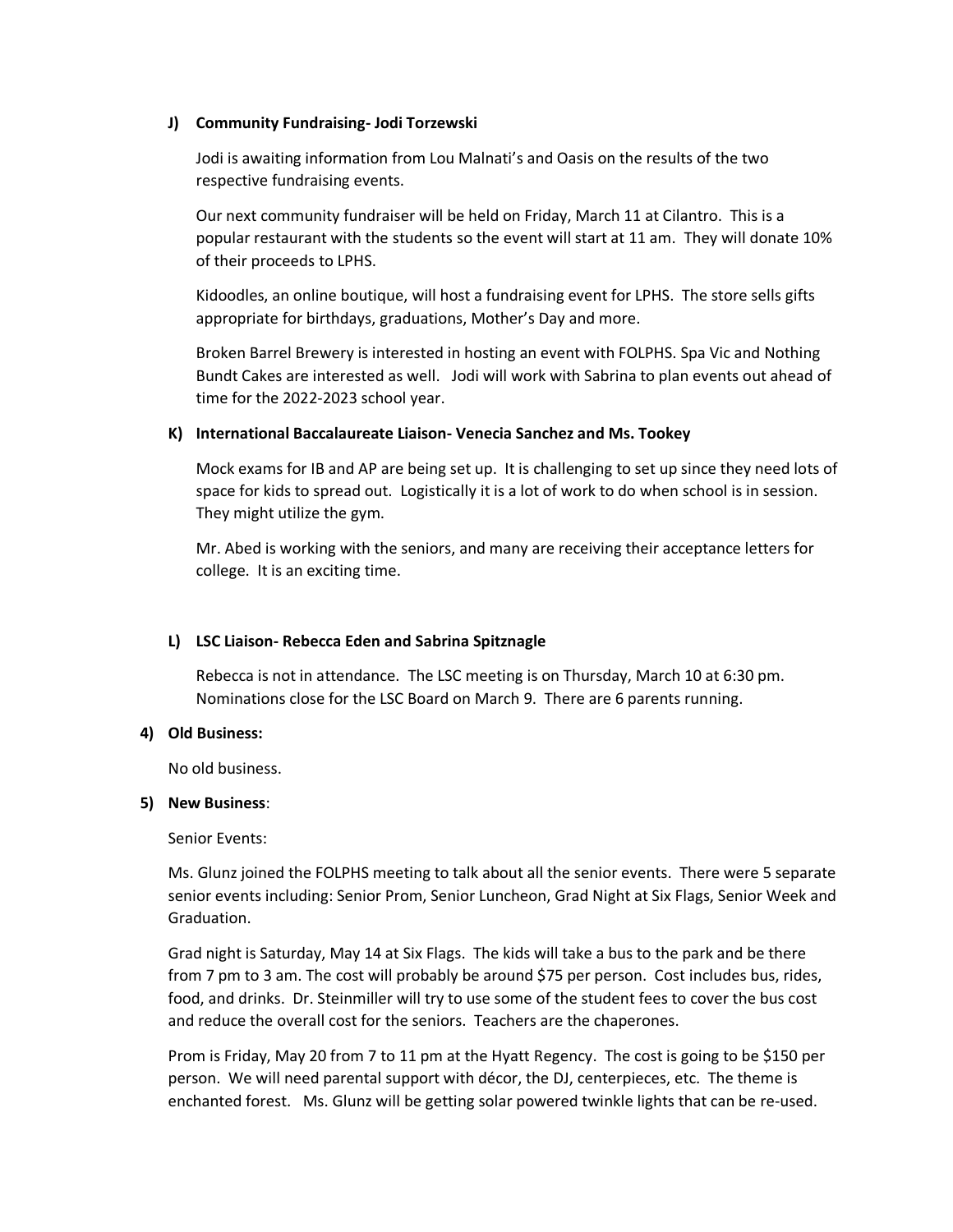She is thinking of setting up a Hoopa where students can take photos. Sydney Walters will take photos. Ms. Glunz' s husband will take candid photos. Tickets will be available to this event and all other senior events via Aspen.

Senior Week will be May 31 to June 3. They will be practicing the graduation ceremony during this week. The events of the week include a BBQ, field day, food truck and maybe even a dunk tank.

Senior Luncheon is another senior event. The date was not discussed, but it may occur during senior week. Luisa is working on locations with Ms. Glunz. They are looking at places like Joe's on Weed, Moe's Cantina, and Castaways. They need a location that can accommodate about 400 people. The cost will be around \$40 per person and will cover the location, food and possibly a DJ.

Ms. Glunz is looking for sponsorship to help offset the costs of the events. They want to ensure that all students who want to participate can do so regardless of whether they can afford to do so or not.

Yesenia asked if there would be a "prom" store where students could pick up outfits for prom as a reduced cost. Ms. Glunz mentioned that many organizations host prom style stores that are not located onsite so students can shop privately. Some examples include Silver Slipper and the Cinderella Project. Sabrina suggested a possible donation drive for formalwear similar to the Lego drive. Students would have access to clothing and could shop in private by setting up time with their counselors.

Ms. Glunz will be attending the April FOLPHS event and will let us know final costs and make her request for sponsorship based on those final numbers.

In the meantime, they need parents to help work on all these events. Luisa has senior parent names.

Jodi mentioned that Nothing Bundt Cake would be happy to sponsor a fundraiser for the seniors. Zahir, a student, wanted to help set this up.

Dr. Steinmiller stated that the LSC budget meeting was on March 7. They had a surplus of money from homecoming due to selling a significant number of tickets for the event over what they had budgeted for originally. They will use 25% of those funds to help pay for senior events. 25% represents the portion of the excess funds that would apply to the existing seniors. Each grade level would be entitled to have  $\chi$  of the funds to use towards events that they participate in.

Suzanne asked if students would be participating in a fundraising that they led to help pay for senior events? Dr. Steinmiller stated that some students were trying to put together an event with Lou Malnati's.

Side note: Ms. Glunz thanked the FOLPHS for sponsoring the teaching luncheon and mentioned that they were planning for an end of the year party for the teachers/staff.